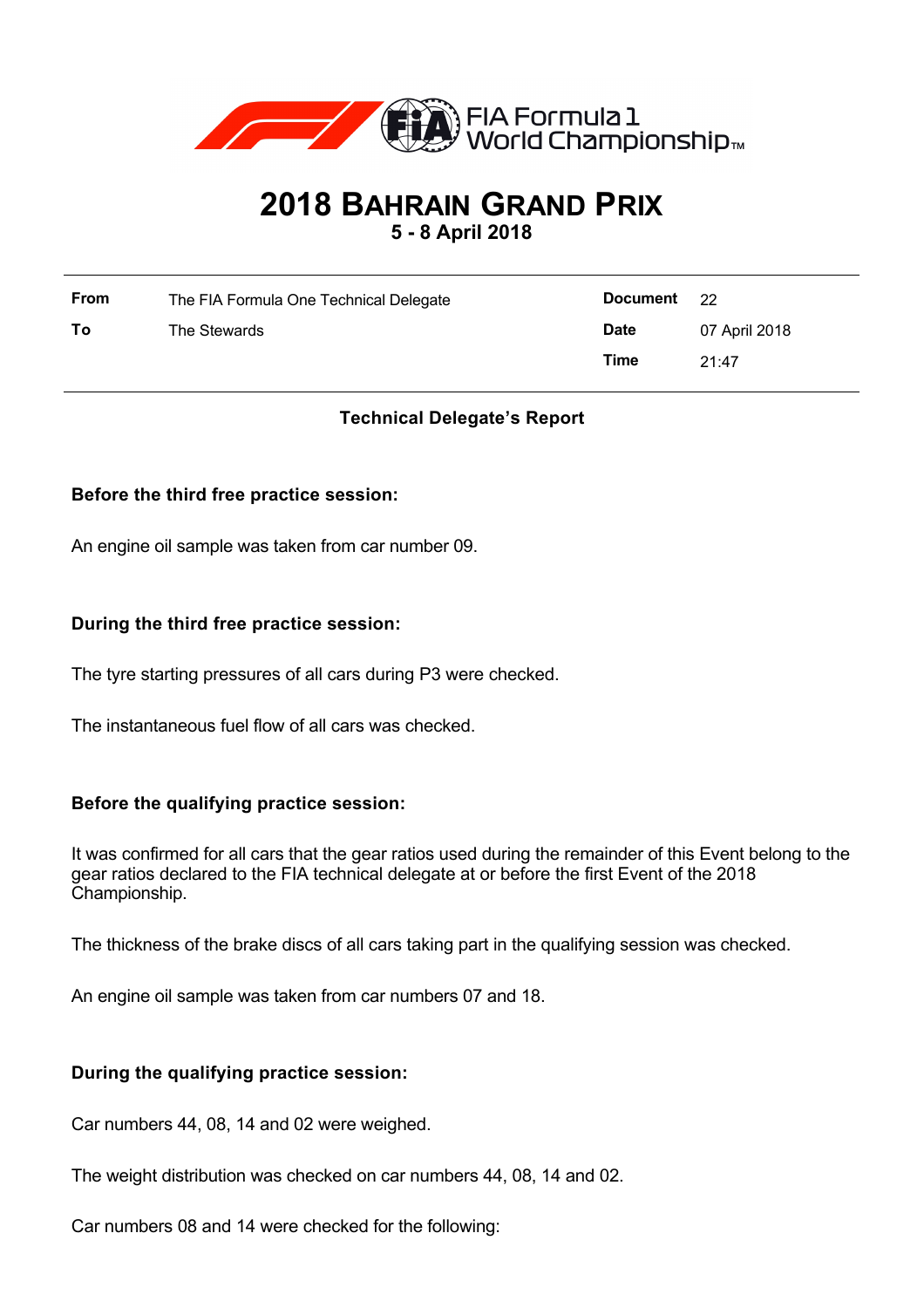- 1) Bodywork around the front wheels
- 2) Front wing height and overhang
- 3) Rear wing height and overhang
- 4) Front and rear wing width
- 5) Rear wing configuration
- 6) Rear bodywork area
- 7) Rear winglet height
- 8) Stepped bottom
- 9) Diffuser height
- 10) Diffuser width
- 11) Overall height
- 12) Overall width

The profile of the prescribed front wing section in Article 3.3.2 of the 2018 Formula One Technical Regulations was checked on car numbers 08 and 14.

The minimum distance between the adjacent rear wing sections at any longitudinal vertical plane was checked on car numbers 08 and 14.

It was confirmed for car numbers 08 and 14 that any vertical cross section of bodywork normal to the car centre line and situated in the volumes defined in Article 3.5.7 form one tangent continuous curve on its external surface with a radius no less than 75mm.

The concave radius of sections of the two rear wing elements which are in contact with the external air stream was checked on car numbers 08 and 14.

The front and rear brake air duct dimensions were checked on car numbers 08 and 14.

The tyre starting pressures of all cars during the qualifying sessions were checked.

Fuel samples were taken from car numbers 11 and 16.

## **After the qualifying practice session:**

Car numbers 44, 77, 05, 07, 03, 31, 27, 55, 10 and 20 were weighed.

Car numbers 44, 77, 05, 07, 03, 31, 27, 55, 10 and 20 were checked for the following:

- 1) Bodywork around the front wheels
- 2) Front wing height and overhang
- 3) Rear wing height and overhang
- 4) Front and rear wing width
- 5) Rear wing configuration
- 6) Rear bodywork area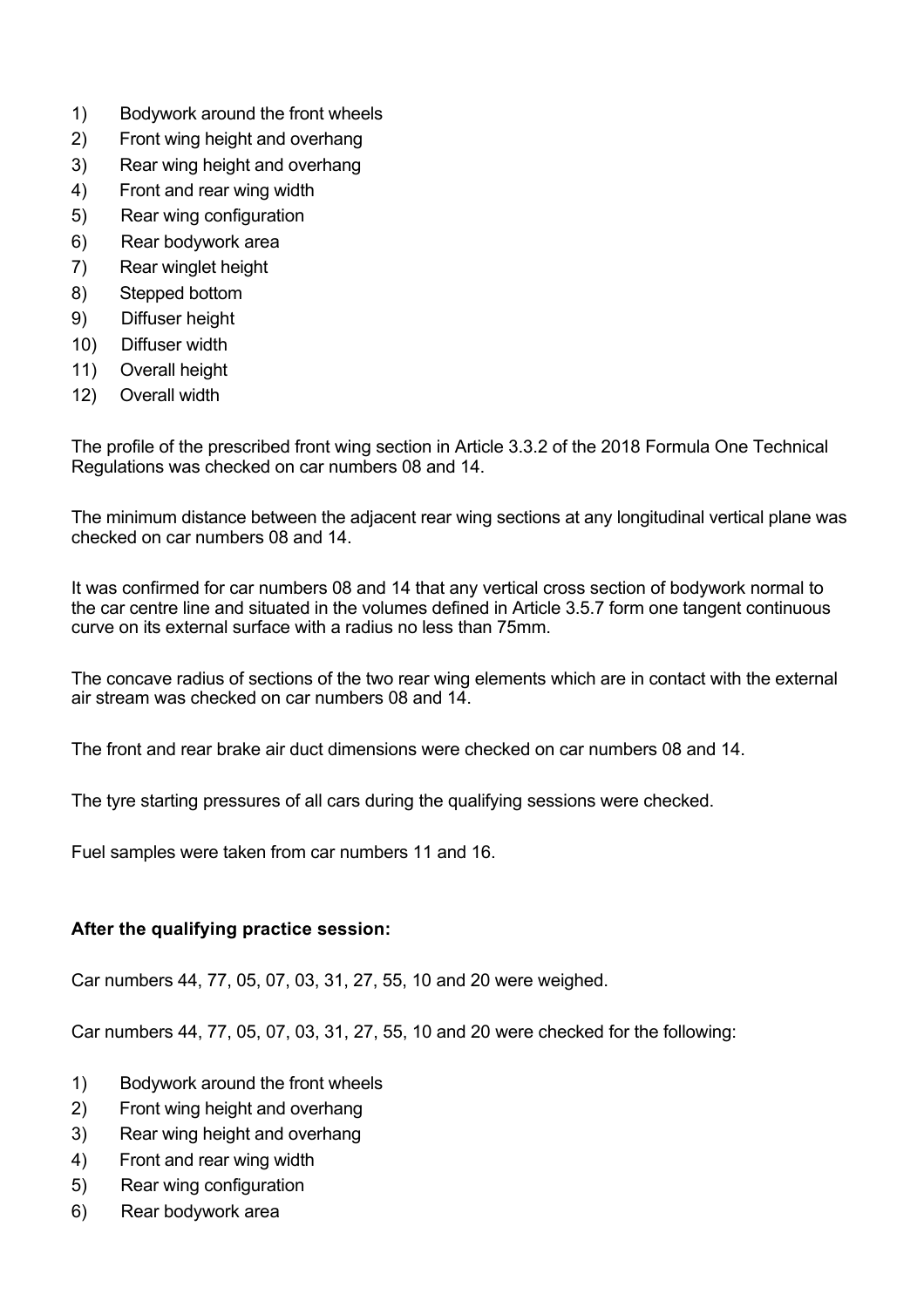- 7) Rear winglet height
- 8) Stepped bottom
- 9) Diffuser height
- 10) Diffuser width
- 11) Overall height
- 12) Overall width

The chassis identification transponders have been confirmed for car numbers 44, 77, 07, 31, 27, 55, 10 and 20.

The profile of the prescribed front wing section in Article 3.3.2 of the 2018 Formula One Technical Regulations was checked on car numbers 44, 77, 05, 07, 03, 31, 27, 55, 10 and 20.

The minimum distance between the adjacent rear wing sections at any longitudinal vertical plane was checked on car numbers 44, 77, 05, 07, 03, 31, 27, 55, 10 and 20.

It was confirmed for car numbers 44, 77, 05, 07, 03, 31, 27, 55, 10 and 20 that any vertical cross section of bodywork normal to the car centre line and situated in the volumes defined in Article 3.5.7 form one tangent continuous curve on its external surface with a radius no less than 75mm.

The concave radius of sections of the two rear wing elements which are in contact with the external air stream was checked on car numbers 44, 77, 05, 07, 03, 31, 27, 55, 10 and 20.

The front and rear brake air duct dimensions were checked on car numbers 44, 77, 05, 07, 03, 31, 27, 55, 10 and 20.

A front floor deflection test was carried on car numbers 77, 05 and 03.

The uppermost rear wing element adjustable positions were checked on car numbers 44, 31, 27, 10 and 20.

The pressure relief valve of the engine coolant header tank was checked on car numbers 77, 05 and 03.

The units locking status was checked on all cars.

The session type has been confirmed for all cars.

Software version checks have been carried out on all cars.

Torque sensor software version checks have been carried out on all cars.

Torque sensor calibration checks have been carried out on all cars.

Chassis FIA checksum was checked on all cars taking part in the qualifying sessions.

Gear shift data checks have been carried out for car numbers 05, 07, 27 and 55.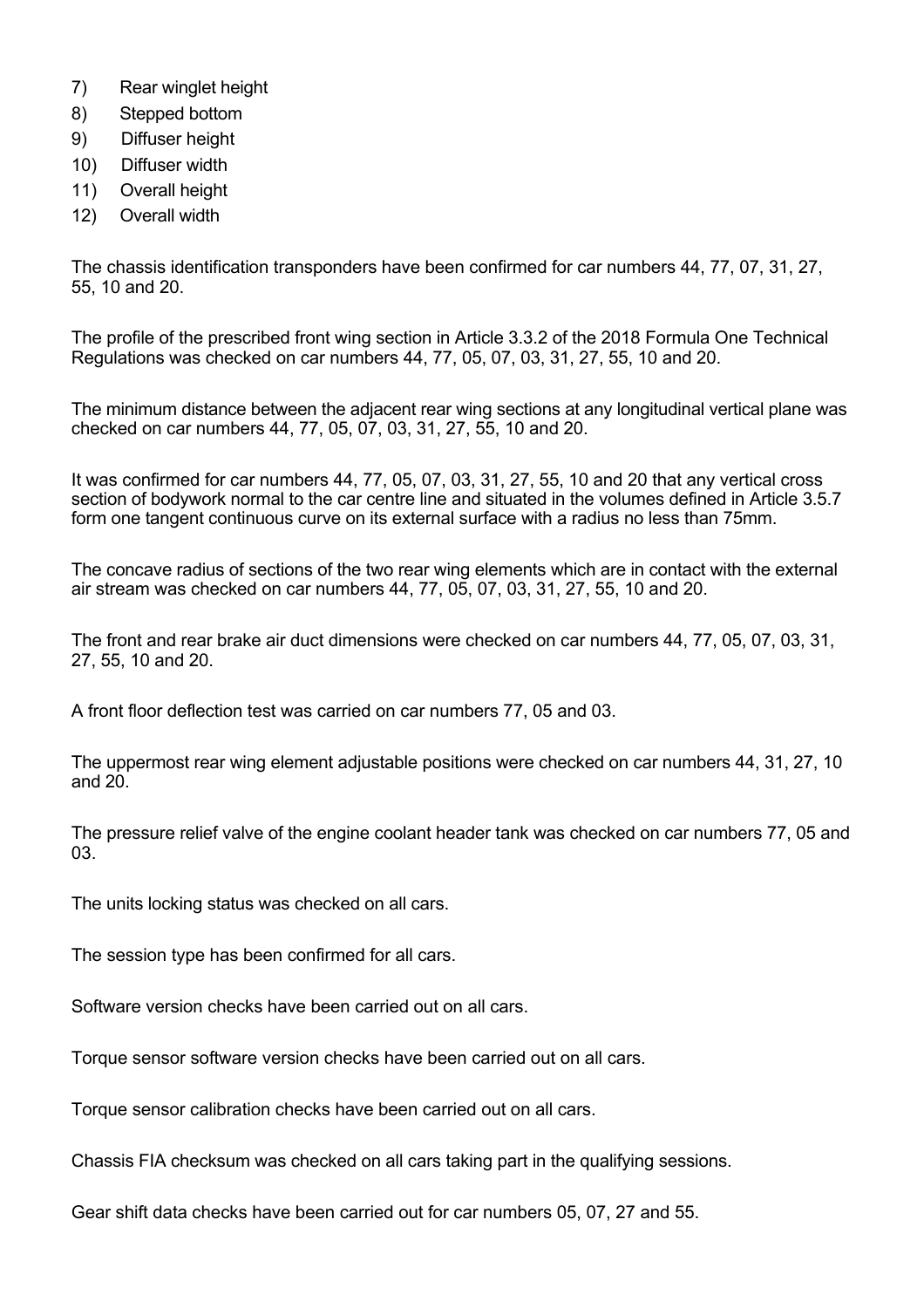The plenum temperature was checked on all cars.

The oil consumption was checked on car numbers 77, 05, 07, 27, 10 and 20.

The torque coordinator demands were checked on car numbers 44, 05, 35, 27, 10, 08 and 14.

The torque control was checked on car numbers 44, 35, 27, 10, 08 and 14.

The rear brakes pressure control was checked on car numbers 44, 05, 35, 27, 10, 08 and 14.

The ES state of charge on-track limits was checked on all cars.

The lap energy release and recovery limits were checked on all cars.

The MGU-K power limits were checked on all cars.

The maximum MGU-K torque was checked on all cars.

The maximum MGU-K speed was checked on all cars.

The maximum MGU-H speed was checked on all cars.

The ERS lap energy limits were checked on car numbers 44, 77, 05, 07, 03, 33, 18, 35, 27, 55, 28, 10, 08, 20, 14, 02, 09 and 16.

It was checked that all cars did not exceed 15000 rpm during the qualifying practice session.

The fuel pressure of all cars during the qualifying session was checked.

The logged pressure within the engine cooling system during the qualifying session was checked on all cars.

The tyres used by all drivers during the sessions today have been checked.

The fuel temperature of all cars was checked.

The instantaneous fuel flow of all cars was checked.

Fuel system pressures of car numbers 44, 77, 05, 07, 31, 27, 55, 10 and 20 during the qualifying sessions were checked.

Fuel samples were taken from car numbers 77, 27 and 20.

All the fuel samples have been checked for density and analysed by gas chromatography.